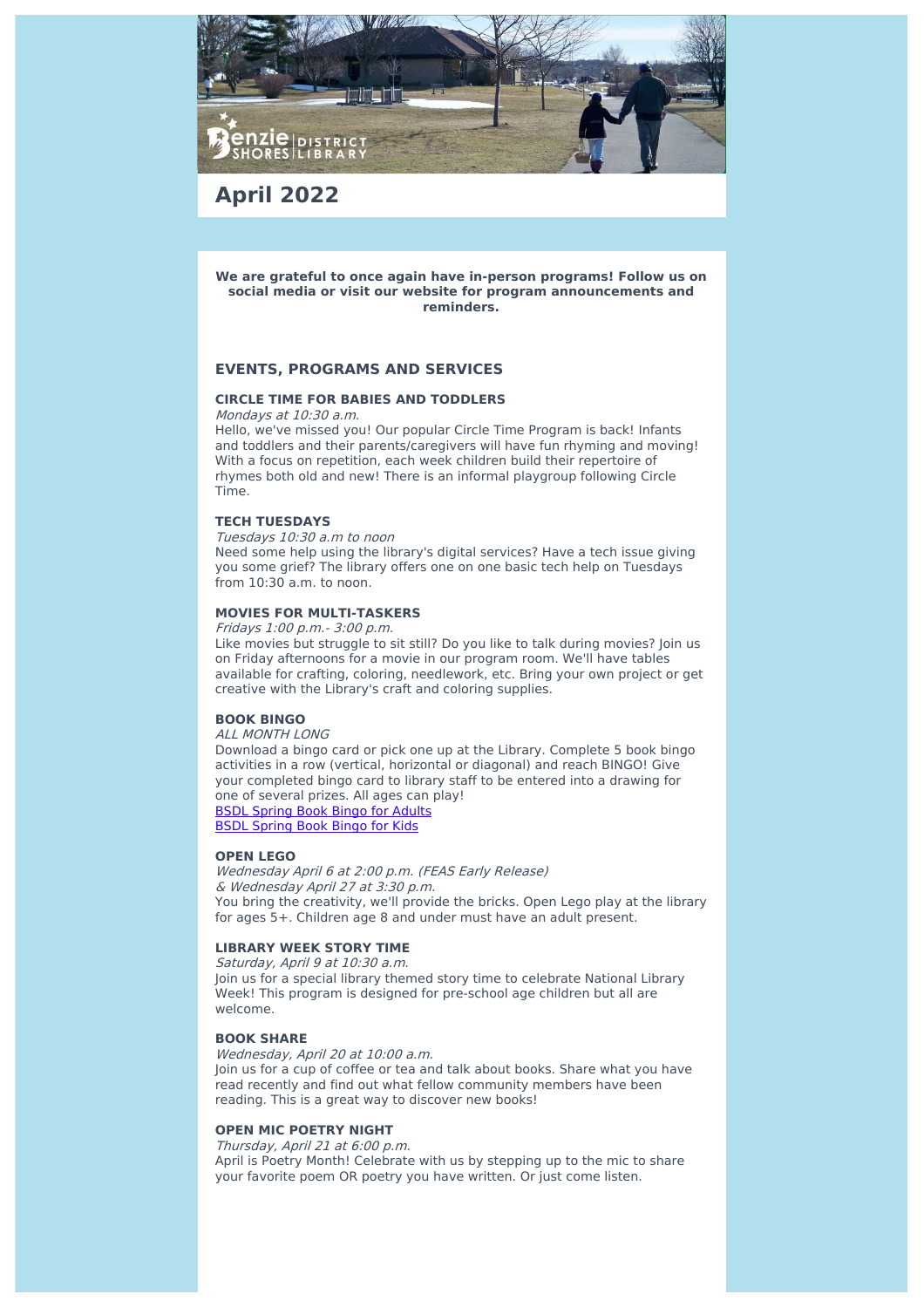# **Let's Make A Power Song** An Inter-generational Workshop

This two part workshop will be held at the Benzie Shores District Library Wednesday, April 13th and Wednesday, April 20th at 3:30pm

**enzie** DISTRICT

Young & old are invited to come together to create a power song to help us get through hard times.

## **WHAT IS A POWER SONG?**

A power song is easy to sing and helps us find our way when we are going through challenges. During this workshop we will have the opportunity to exchange stories and ideas about what helps us get through difficult times.

**Led by Molly Sturges and Tim Jones** 

## **POWER SONG WORKSHOP**

Wednesday April 13 & 20 at 3:30 p.m. A power sing-a-long song is a little tune, easy to sing, to help us find our way when we are facing hard times. All ages are invited to come together to create a power song (nursery rhyme/tune/verse/chorus) to help us get through hard times. During this workshop we will have the opportunity to exchange stories and ideas about what helps us get through challenges.

Stories that Heal is an arts and community health resiliency project focused on mental health, trauma and recovery through lifting local stories and artistic expressions to support collective healing. This program is part of a project led by artistic director/composer Molly Sturges with creative facilitators Tim Jones and Jane Kittendorf and includes community dialogues, creative workshops and story-gathering March-May 2022.

A free community concert and discussion will be presented at The Garden Theater on May 15 and a podcast series about the project will be produced by Interlochen Public Radio. This is a Benzie County focused community partners project of the Northwest Michigan Arts & Culture Network with Interlochen Public Radio, The Garden Theater and featuring local (and regional) storytellers, musicians, and community members of all ages. Stories That Heal is funded by Arts Midwest, Michigan Arts & Culture Council (MACC) and the National Endowment for the Arts.

**ALL LIBRARY PROGRAMS ARE FREE AND OPEN TO EVERYONE**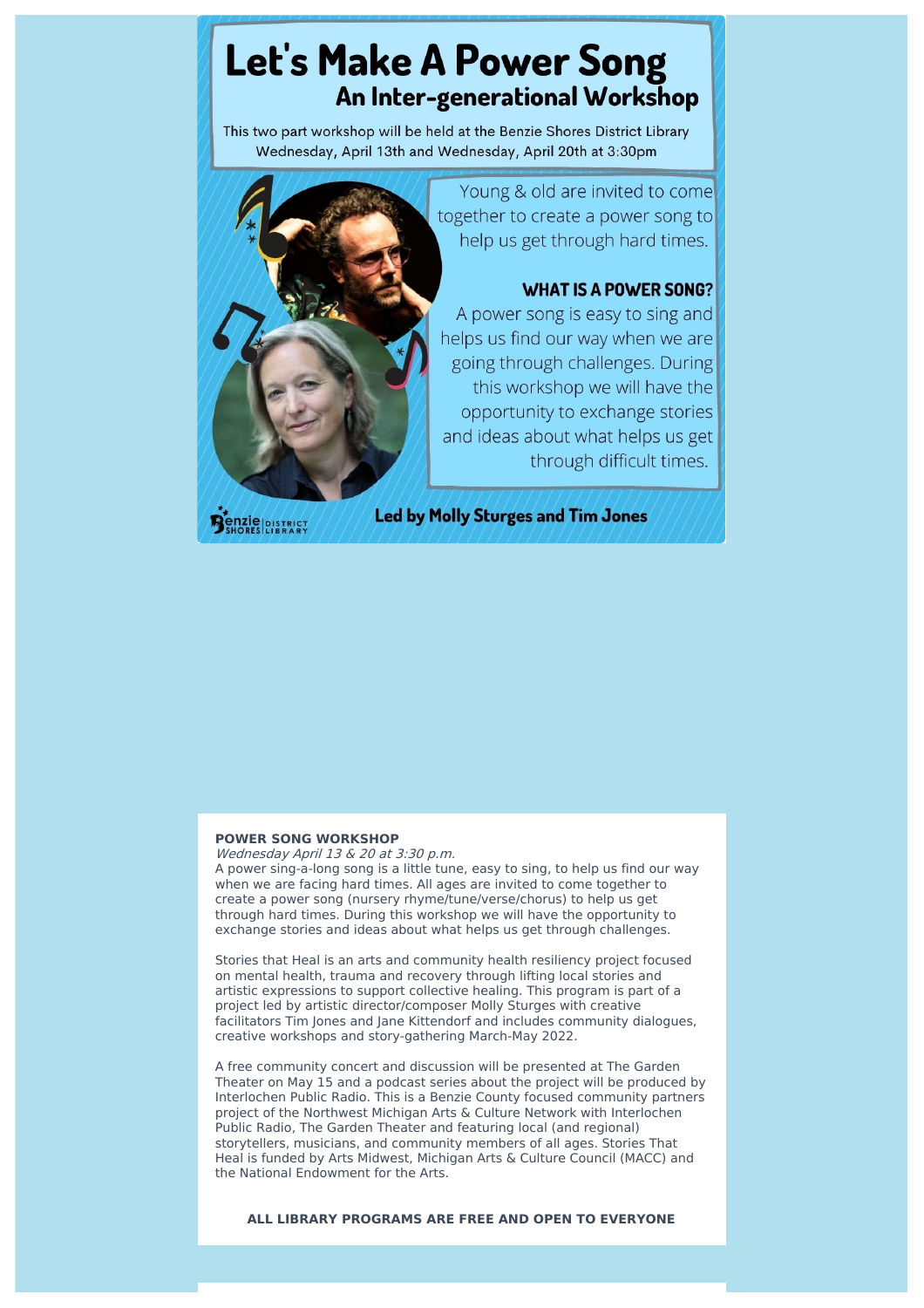## **This April, Celebrate your Freedom to Read!**

<sup>a</sup> message from the Library Director

April is a good month for literary folk. National Library week is April 3-9, 2022. NLW is an annual American Library Association event "to celebrate our nation's libraries, library workers' contributions and promote library use and support." We certainly have a lot to celebrate at Benzie Shores. We are in the final stages of our capital project that we miraculously managed to pull off during a global pandemic. This could not have been accomplished without the overwhelming support from the community.

This April, we welcome the return of our popular programs as well as some new things. Circle Time, an early literacy program for babies and toddlers returns this Monday. As part of our National Library Week celebration, Miss Kaitlin will host a special library themed story time and craft on Saturday, April 9th at 10:30 a.m.

April is also National Poetry Month. We are hosting our first ever open mic poetry night on April 21st at 6 p.m. Celebrate with us by stepping up to the mic to share your favorite poem OR poetry you have written. Or just come listen. My poetry exposure is pretty limited to questionable limericks, so I hope to attend to expand my appreciation of poetry.

While we have a lot to be thankful for at Benzie Shores, the past year has been a challenging time for libraries. Book challenges (censorship attempts) reported to the American Library Association's Office for Intellectual Freedom (OIF) doubled in 2021. One of the favorite parts of my job is that when we say we can get you any book you want, what we're really saying is the library is here to protect your right to read anything you want and without judgement (including questionable limericks). And that certainly makes me feel like celebrating.

-Stacy

# **STAFF PICKS**



NOTES ON WHAT STAFF HAVE BEEN READING, **WATCHING, STREAMING & SCROLLING** 

## **Stacy**

Reading: Mel Brooks memoir ALL [ABOUT](https://benzie.biblionix.com/catalog/biblio/513732665?utm_source=sendinblue&utm_campaign=BSDL%20Shorelines%20April%202022&utm_medium=email) ME Listening to: **[SANIBEL](https://www.hoopladigital.com/title/10756000?utm_source=sendinblue&utm_campaign=BSDL%20Shorelines%20April%202022&utm_medium=email) FLATS** by Randy Wayne White. Available for immediate download from Hoopla. I'm not into the story so much. With the start of Michigan "mud season", I just want to think about Sanibel Island. Watching: Stephen Spielberg's remake of WEST SIDE [STORY](https://benzie.biblionix.com/catalog/biblio/549876465?utm_source=sendinblue&utm_campaign=BSDL%20Shorelines%20April%202022&utm_medium=email). The original is one of my all time favorites and I cry at the end every time. I cried during this version, too. I wish all screen violence could be replaced with chroegraphed dancing. Can you imagine?

#### **Julie**

Reading: [CRYING](https://benzie.biblionix.com/catalog/biblio/551670651?utm_source=sendinblue&utm_campaign=BSDL%20Shorelines%20April%202022&utm_medium=email) IN H MART by Michelle Zauner and is loving it. It came highly recommended by a dear friend--and it has lived up to the praise. Zauner writes with heart about her life as an Asian-American. I love her humor, and her honest account of a painful adolescence. I haven't yet finished the book--but, I am already mentioning it to friends and family. IListening to: Bill Bryson's THE [BODY](https://libbyapp.com/search/upnorth/search/query-body/page-1/4528180?utm_source=sendinblue&utm_campaign=BSDL%20Shorelines%20April%202022&utm_medium=email) on Libby. Bryson's wry humor and inclusion of weird side stories makes for a good chuckle.

### **Kaitlin**

Reading: Have you ever looked for life advice only to be met with the Dear Abbys and self help gurus of the instagram age? Where is the advice from ancient and mythical russian witches who live in chicken footed huts with the wisdom and experience that only a legendary slavic crone can provide? Look no further than Taisia Kitaiskaia series ASK BABA [YAGA,](https://www.hoopladigital.com/title/11960878?utm_source=sendinblue&utm_campaign=BSDL%20Shorelines%20April%202022&utm_medium=email) her two books available on Hoopla, provide answers to a wide range of questions from to "how do I stop eating sweets?" to "How can I survive the apocalypse?" Baba Yaga offers poetic and often cryptic solutions for the anxieties and ills of the modern world.

Watching: I recommend [GHOSTBUSTERS:](https://benzie.biblionix.com/catalog/biblio/549876125?utm_source=sendinblue&utm_campaign=BSDL%20Shorelines%20April%202022&utm_medium=email) AFTERLIFE. I've been a fan of Ivan Reitman's classic series for as long as I can remember. This is a welcome addition to the original series which focuses on the grandchildren of Egon Spengler, one of the original ghostbusters as played by the late Harold Ramis. This film keeps the tone of the original ghostbusters with more than a few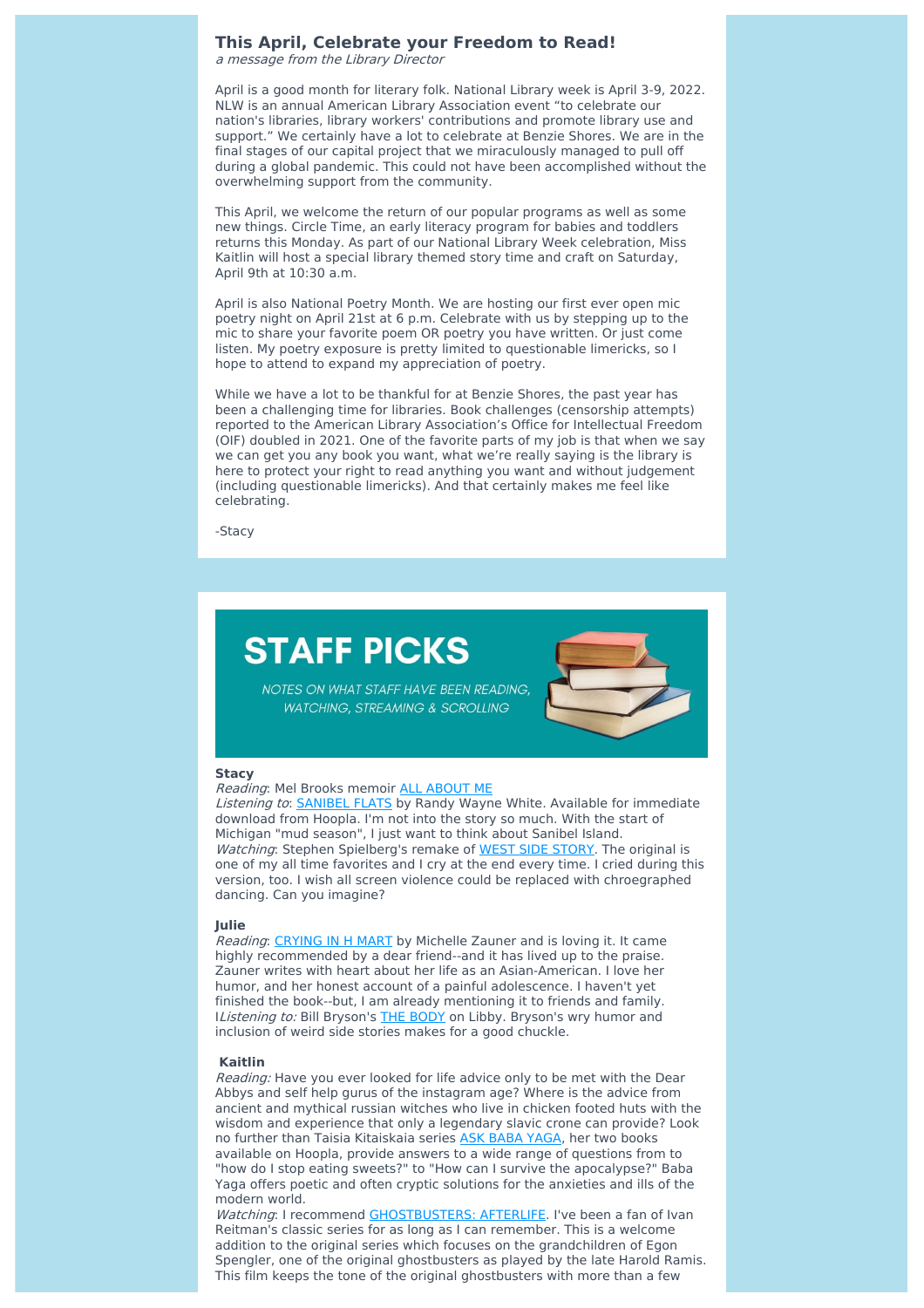references and nods to the original series, while building on the lore and mythology of the Ghostbusters. If you loved the original series, this is a can't miss, just remember: "when someone asks you if you're a god, you say ''YES"!

## **Nancy**

At times I find that my reading choices can veer in many directions…I have recently read T.J. Klune's THE HOUSE IN THE [CERULEAN](https://benzie.biblionix.com/catalog/biblio/551822867?utm_source=sendinblue&utm_campaign=BSDL%20Shorelines%20April%202022&utm_medium=email) SEA. An enchanting story, masterfully told, about the profound experience of discovering an unlikely family in an unexpected place. Linus Baker leads a quiet, solitary life with a government job who is given a curious and highly classified assignment: travel to an island Orphanage, where six magical children reside to determine if they are danger to the world. Klune's writing brings the characters to life and before you know it you are thinking, it's possible that these magical children could exist not just in one's imagination. A charming and touching unfolding of lives touching each other. WEST WITH [GIRAFFES](https://benzie.biblionix.com/catalog/biblio/550815339?utm_source=sendinblue&utm_campaign=BSDL%20Shorelines%20April%202022&utm_medium=email) by Lynda Rutledge, takes on the true story of two

giraffes and their harrowing journey from Africa to Southern California. The cross country journey during the Dust Bowl and Depression touches those who are fortunate enough to see them offering a bright spot in their lives. Well researched historical fiction that is part adventure and coming of age novel that explores what it means to be changed by the grace of animals.

## **Jennifer**

I just finished reading THE [BALLERINAS](https://benzie.biblionix.com/catalog/biblio/516901569?utm_source=sendinblue&utm_campaign=BSDL%20Shorelines%20April%202022&utm_medium=email): a novel by Rachel Kapelke-Dale. It is a beautiful book that explores career ballerinas, and the complex friendship of three friends. I had no idea how long a ballerina's career could be, especially in Europe. The principal characters are engaging and so very well written. I left the book feeling like I really knew the struggle, and success each of these elite ballerinas achieved during their friendship, and careers.

I also decided this month to venture into a genre I haven't read before. Graphic novels. I checked out five different titles. I enjoyed the titles that adapted a classic such as THE GREAT [GATSBY,](https://benzie.biblionix.com/catalog/biblio/437360715?utm_source=sendinblue&utm_campaign=BSDL%20Shorelines%20April%202022&utm_medium=email) THE SECRET [GARDEN,](https://benzie.biblionix.com/catalog/biblio/503353772?utm_source=sendinblue&utm_campaign=BSDL%20Shorelines%20April%202022&utm_medium=email) AND THE LITTLE [PRINCE](https://benzie.biblionix.com/catalog/biblio/365837126?utm_source=sendinblue&utm_campaign=BSDL%20Shorelines%20April%202022&utm_medium=email) the most. I recommend branching out to try this genre or any other genre that might be unfamiliar to you as there are so many hidden gems. I find I get stuck in a reading rut sometimes, so I challenge myself every few months to try something new.

**Have you read something you'd like to share? Join us for Book Share the third Wednesday of the month at 10 a.m. We share and talk about books we've read and enjoyed (or sometimes not enjoyed). It's a great way to learn about new and interesting titles!**

# **BOOK SHARE**

A LISTING OF THE TITLES SHARED AT THE WINTER **BOOK SHARE. JOIN US TO SHARE WHAT YOU'VE BEEN READING. BOOK SHARE MEETS THE THIRD WEDENSDAY OF THE MONTH AT 10 A.M.** 



**[SPEAK](https://benzie.biblionix.com/catalog/biblio/501000937?utm_source=sendinblue&utm_campaign=BSDL%20Shorelines%20April%202022&utm_medium=email)** by Laurie Halse Anderson ALL THE [THINGS](https://benzie.biblionix.com/catalog/biblio/551196151?utm_source=sendinblue&utm_campaign=BSDL%20Shorelines%20April%202022&utm_medium=email) WE DIDN'T SEE by D.A. Reed THE SEED [KEEPER](https://benzie.biblionix.com/catalog/biblio/549545341?utm_source=sendinblue&utm_campaign=BSDL%20Shorelines%20April%202022&utm_medium=email) by Diane Wilson [DICTIONARY](https://libbyapp.com/search/upnorth/search/query-The%20Dictionary%20of%20Lost%20Words/page-1?utm_source=sendinblue&utm_campaign=BSDL%20Shorelines%20April%202022&utm_medium=email) OF LOST WORDS by Pip Williamson [MIDNIGHT](https://benzie.biblionix.com/catalog/biblio/462869563?utm_source=sendinblue&utm_campaign=BSDL%20Shorelines%20April%202022&utm_medium=email) LIBRARY by Matt Haig **[BLACK](https://benzie.biblionix.com/catalog/biblio/541239901?utm_source=sendinblue&utm_campaign=BSDL%20Shorelines%20April%202022&utm_medium=email) CAKE by Charmaine Wilkerson** THE FAR [FIELD](https://search.mel.org/iii/encore/record/C__Rb37883704__Sthis%20far%20field__P0%2C8__Orightresult__U__X1?lang=eng&suite=gold&utm_source=sendinblue&utm_campaign=BSDL%20Shorelines%20April%202022&utm_medium=email) by Madhuri Vijay ALL [AMERICAN](https://benzie.biblionix.com/catalog/biblio/429450555?utm_source=sendinblue&utm_campaign=BSDL%20Shorelines%20April%202022&utm_medium=email) BOYS Jason Reynolds THE [BOOK](https://benzie.biblionix.com/catalog/biblio/365856208?utm_source=sendinblue&utm_campaign=BSDL%20Shorelines%20April%202022&utm_medium=email) OF JOY - Conversation with Desmond Tutu and Dali Lama by Douglas Abrams THE [SENTENCE](https://benzie.biblionix.com/catalog/biblio/513737799?utm_source=sendinblue&utm_campaign=BSDL%20Shorelines%20April%202022&utm_medium=email) by Louise Erdrich [TALK](https://benzie.biblionix.com/catalog/biblio/532079355?utm_source=sendinblue&utm_campaign=BSDL%20Shorelines%20April%202022&utm_medium=email) TO ME by TC Boyle